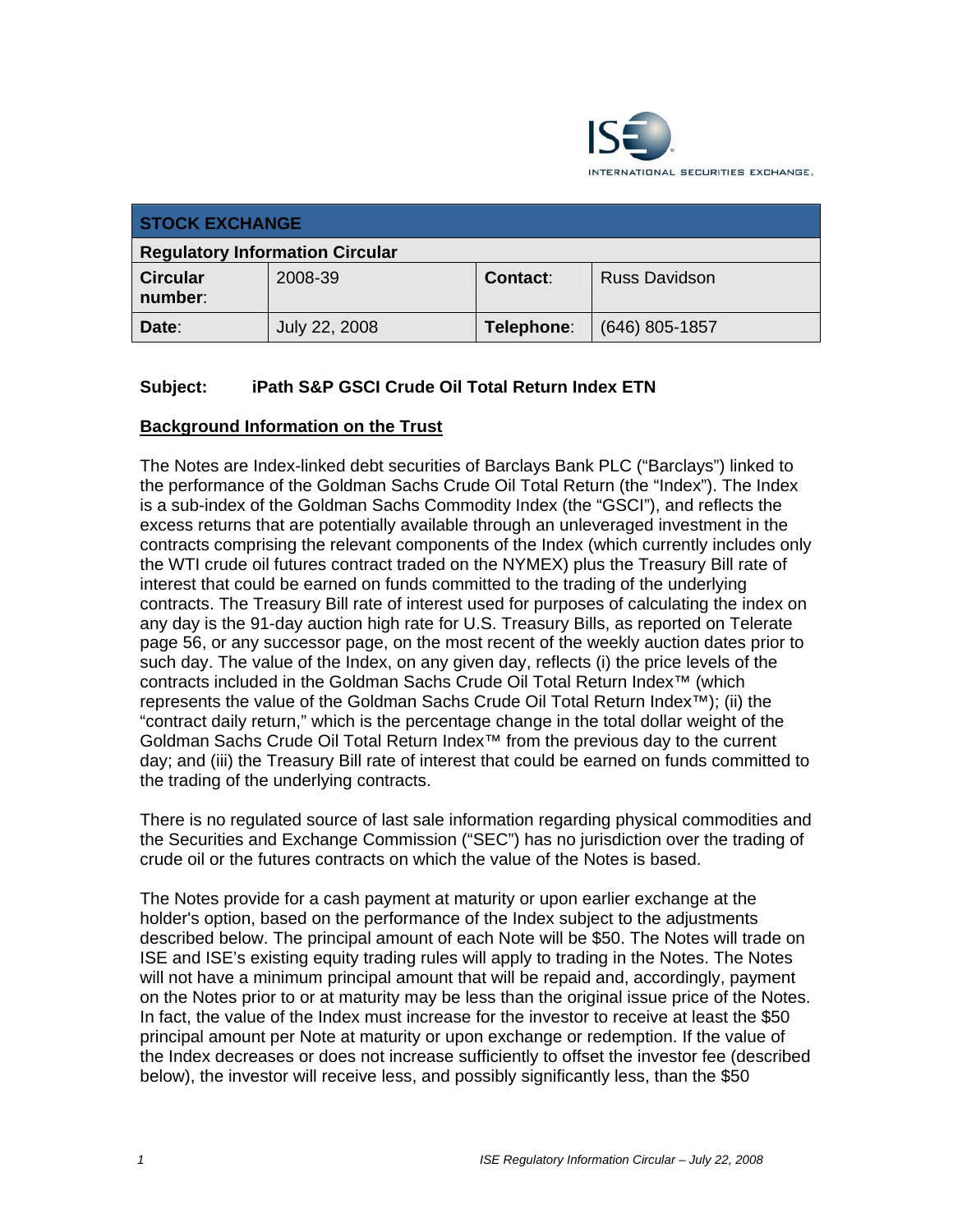principal amount per Note. In addition, holders of the Notes will not receive any interest payments from the Notes. The Notes will have a term of 30 years.

Holders who have not previously redeemed their Notes will receive a cash payment at maturity equal to the principal amount of their Notes times the index factor on the Final Valuation Date (as defined below) minus the investor fee on the Final Valuation Date. The "index factor" on any given day will be equal to the closing value of the Index on that day divided by the initial index level. The index factor on the Final Valuation Date will be equal to the final index level divided by the initial index level. The "initial index level" is the closing value of the Index on the date of issuance of the Notes (the "Trade Date"), and the "final index level" is the closing value of the Index on the Final Valuation Date. The investor fee is equal to 0.75% per year times the principal amount of a holder's Notes times the index factor, calculated on a daily basis in the following manner: The investor fee on the Trade Date will equal zero. On each subsequent calendar day until maturity or early redemption, the investor fee will increase by an amount equal to 0.75% times the principal amount of a holder's Notes times the index factor on that day (or, if such day is not a trading day, the index factor on the immediately preceding trading day) divided by 365. The investor fee is the only fee holders will be charged in connection with their ownership of the Notes.

Prior to maturity, holders may, subject to certain restrictions, redeem their Notes on any Redemption Date (defined below) during the term of the Notes provided that they present at least 50,000 Notes for redemption, or they act through a broker or other financial intermediaries (such as a bank or other financial institution not required to register as a broker-dealer to engage in securities transactions) that are willing to bundle their Notes for redemption with other investors' Notes. If a holder chooses to redeem such holder's Notes on a Redemption Date, such holder will receive a cash payment on such date equal to the principal amount of such holder's Notes times the index factor on the applicable Valuation Date minus the investor fee on the applicable Valuation Date. A "Redemption Date" is the third business day following a Valuation Date (other than the Final Valuation Date (defined below)). A "Valuation Date" is each Thursday from the first Thursday after issuance of the Notes until the last Thursday before maturity of the Notes (the "Final Valuation Date") inclusive (or, if such date is not a trading day, the next succeeding trading day), unless the calculation agent determines that a market disruption event, as described below, occurs or is continuing on that day. In that event, the Valuation Date for the maturity date or corresponding Redemption Date, as the case may be, will be the first following trading day on which the calculation agent determines that a market disruption event does not occur and is not continuing. In no event, however, will a Valuation Date be postponed by more than five trading days.

Any of the following will be a market disruption event: (i) a material limitation, suspension or disruption in the trading of any Index component which results in a failure by the trading facility on which the relevant contract is traded to report a daily contract reference price (i.e., the price of the relevant contract that is used as a reference or benchmark by market participants); (ii) the daily contract reference price for any Index component is a "limit price", which means that the daily contract reference price for such contract has increased or decreased from the previous day's daily contract reference price by the maximum amount permitted under the applicable rules or procedures of the relevant trading facility; (iii) failure by the Index Sponsor to publish the closing value of the Index or of the applicable trading facility or other price source to announce or publish the daily contract reference price for one or more Index component; or (iv) any other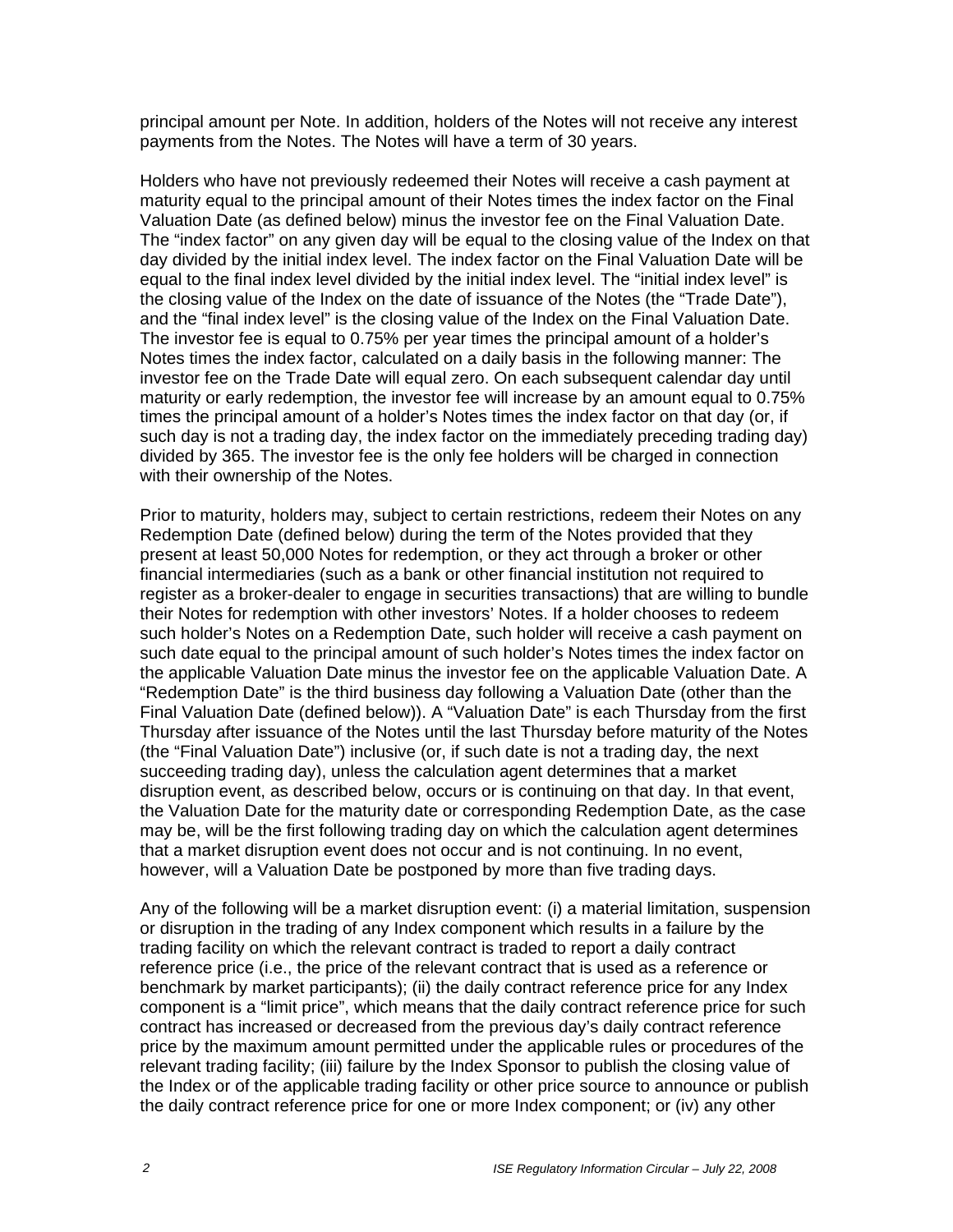event, if the calculation agent determines in its sole discretion that the event materially interferes with Barclays' ability or the ability of any of Barclays' affiliates to unwind all or a material portion of a hedge with respect to the Notes that Barclays or Barclays' affiliates have effected or may effect as described herein in connection with the sale of the Notes.

If a Valuation Date is postponed by five trading days, that fifth day will nevertheless be the date on which the value of the Index will be determined by the calculation agent. In such an event, the calculation agent will make a good faith estimate in its sole discretion of the value of the Index.

To redeem their Notes, holders must instruct their broker or other person through whom they hold their Notes to take the following steps:

- deliver a notice of redemption to Barclays via email by no later than 11:00 a.m. New York time on the business day prior to the applicable Valuation Date. If Barclays receives such notice by the time specified in the preceding sentence, it will respond by sending the holder a confirmation of redemption;
- deliver the signed confirmation of redemption to Barclays via facsmile in the
- specified form by 4:00 p.m. New York time on the same day. Barclays must acknowledge receipt in order for the confirmation to be effective; and
- transfer such holder's book-entry interest in its Notes to the trustee on Barclays' behalf at or prior to 10:00 a.m. on the applicable Redemption Date (the third business day following the Valuation Date).

If holders elect to redeem their Notes, Barclays may request that Barclays Capital Inc. (a broker-dealer) purchase the Notes for the cash amount that would otherwise have been payable by Barclays upon redemption. In this case, Barclays will remain obligated to redeem the Notes if Barclays Capital Inc. fails to purchase the Notes. Any Notes purchased by Barclays Capital Inc. may remain outstanding.

If an event of default occurs and the maturity of the Notes is accelerated Barclays will pay the default amount in respect of the principal of the Notes at maturity. The default amount for the Notes on any day will be an amount, determined by the calculation agent in its sole discretion, equal to the cost of having a qualified financial institution, of the kind and selected as described below, expressly assume all Barclays' payment and other obligations with respect to the Notes as of that day and as if no default or acceleration had occurred, or to undertake other obligations providing substantially equivalent economic value to the holders of the Notes with respect to the Notes. That cost will equal:

- the lowest amount that a qualified financial institution would charge to effect this assumption or undertaking, plus
- the reasonable expenses, including reasonable attorneys' fees, incurred by the holders of the Notes in preparing any documentation necessary for this assumption or undertaking.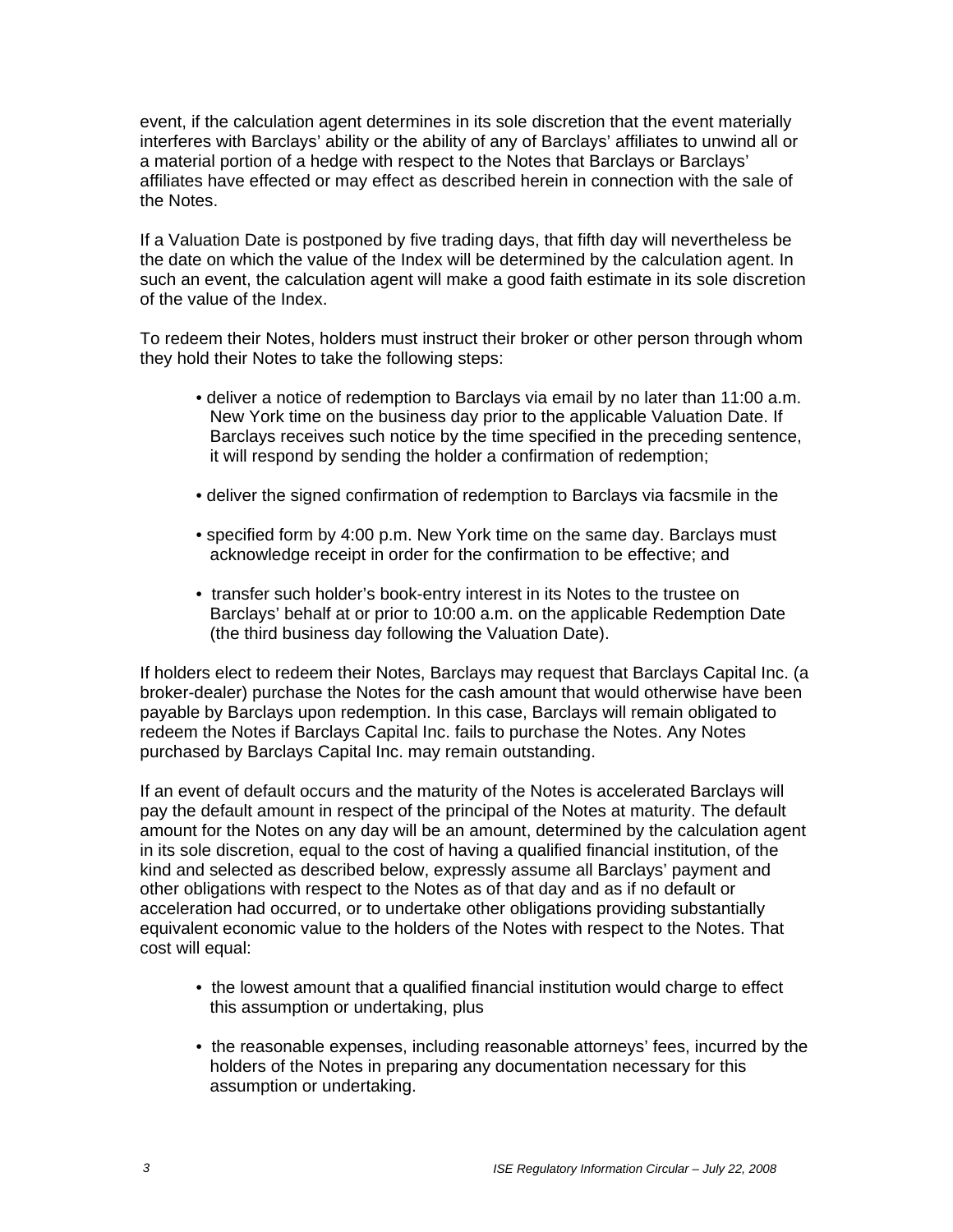During the default quotation period for the Notes (described below), the holders of the Notes and/or Barclays may request a qualified financial institution to provide a quotation of the amount it would charge to effect this assumption or undertaking. If either party obtains a quotation, it must notify the other party in writing of the quotation. The amount referred to in the first bullet point above will equal the lowest – or, if there is only one, the only – quotation obtained, and as to which notice is so given, during the default quotation period. With respect to any quotation, however, the party not obtaining the quotation may object, on reasonable and significant grounds, to the assumption or undertaking by the qualified financial institution providing the quotation and notify the other party in writing of those grounds within two business days after the last day of the default quotation period, in which case that quotation will be disregarded in determining the default amount. The default quotation period is the period beginning on the day the default amount first becomes due and ending on the third business day after that day, unless:

- no quotation of the kind referred to above is obtained, or
- every quotation of that kind obtained is objected to within five business days after the due date as described above.

If either of these two events occurs, the default quotation period will continue until the third business day after the first business day on which prompt notice of a quotation is given as described above. If that quotation is objected to as described above within five business days after that first business day, however, the default quotation period will continue as described in the prior sentence and this sentence.

In any event, if the default quotation period and the subsequent two business day objection period have not ended before the Final Valuation Date, then the default amount will equal the stated principal amount of the Notes.

Major market data vendors will disseminate at least every 15 seconds (during the time that the Notes trade on ISE) the GSCI and Index values. An intraday "Indicative Value" meant to approximate the intrinsic economic value of the Notes will be calculated and published via the facilities of the Consolidated Tape Association ("CTA") every 15 seconds throughout the trading day on each day on which the Notes are traded on ISE.

Additionally, Barclays or an affiliate will calculate and publish the closing Indicative Value of the Notes on each trading day at www.ipathetn.com. In connection with the Notes, the term "Indicative Value" refers to the value at a given time determined based on the following equation:

Indicative Value = Principal Amount per Unit X (Current Index Level / Initial Index Level ) - Current Investor Fee where:

Principal Amount per Unit = \$50

Current Index Level = The most recent published level of the Index as reported by the Goldman Sachs Group, Inc.

Initial Index Level = The Index level on the trade date for the Notes.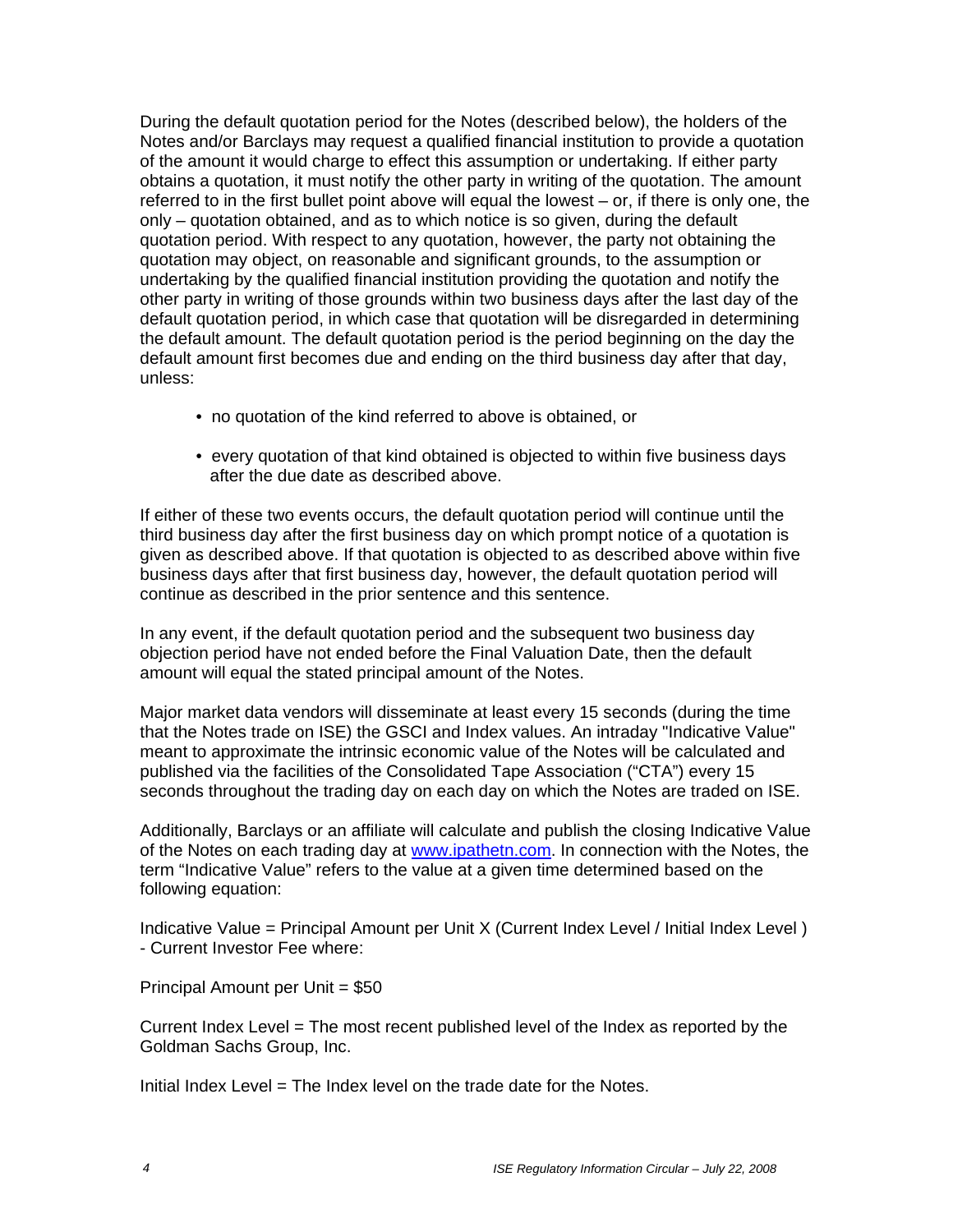Current Investor Fee = The most recent daily calculation of the investor fee with respect to the Notes, determined as described above (which, during any trading day, will be the investor fee determined on the preceding calendar day).

### **Principal Risks**

The Notes are unsecured promises of Barclays Bank PLC and are not secured debt. The Notes are riskier than ordinary unsecured debt securities. As stated in the Prospectus, an investment in the Notes carries certain risks:

- Even if the value of the Index at maturity or upon redemption exceeds the initial Index level, Note holders may receive less than the principal amount of their Notes.
- Note holders will not benefit from any increase in the value of the Index if such increase is not reflected in the value of the Index on the applicable valuation date.
- There are restrictions on the minimum number of Notes a Note holder may redeem and on the dates on which a Note holder may redeem them.
- The market value of the Notes may be influenced by many unpredictable factors, including volatile commodities prices suspension or disruptions of market trading in commodities and related futures may adversely affect the value of the Notes.
- Higher future prices of the Index components relative to their current prices may decrease the amount payable at maturity or upon redemption.
- Historical values of the Index or any Index component should not be taken as an indication of the future performance of the Index during the term of the Notes.
- Commodity prices may change unpredictably, affecting the value of the Index and the value of the Notes in unforeseeable ways.
- Changes in the Treasury bill rate of interest may affect the value of the Index and the Notes.
- Changes in Barclays' credit ratings may affect the market value of the Notes.
- Note holders will not receive interest payments on the Notes or have rights in the exchange traded futures contracts constituting the Index components.
- There may not be an active trading market in the Notes; sales in the secondary market may result in significant losses.
- Trading and other transactions by Barclays Bank PLC or its affiliates in instruments linked to the Index or Index components may impair the market value of the Notes.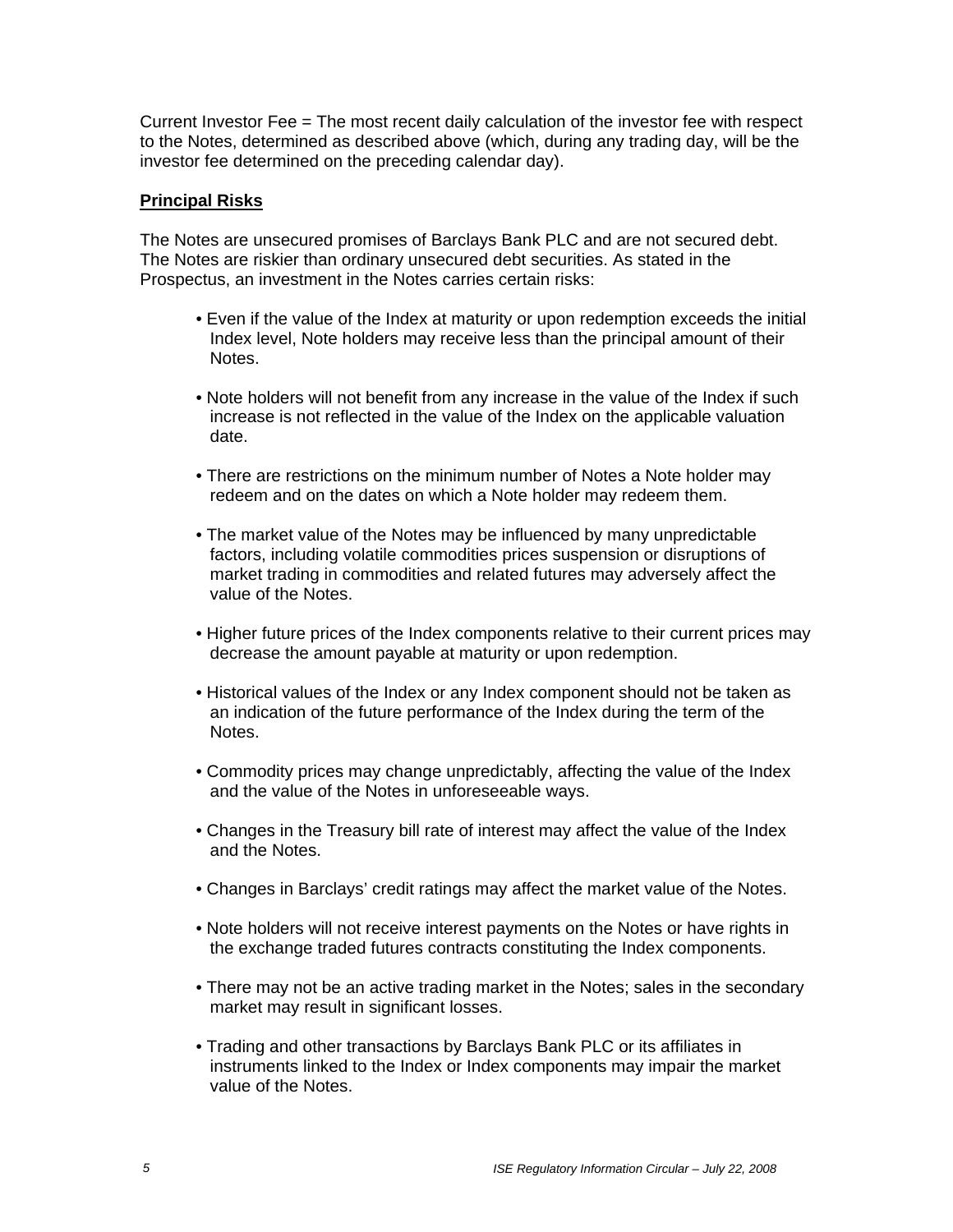- Barclays' business activities may create conflicts of interest.
- Barclays Bank PLC and its affiliates have no affiliation with Goldman, Sachs & Co. and are not responsible for its public disclosure of information, which may change over time.
- The policies of the Index sponsor and changes that affect the Index or the Index components could affect the amount payable on the Notes and their market value.
- The GSCI may in the future include contracts that are not traded on regulated futures exchanges.
- Changes in the composition and valuation of the Index or the GSCI may adversely affect the Notes.
- There are potential conflicts of interest between the Noteholders and the calculation agent.
- The calculation agent can postpone the determination of the value of the Index or the maturity date or redemption date if a market disruption event occurs on a valuation date.

# **Exchange Rules Applicable to Trading in the ETN**

Trading in the Notes on ISE is subject to **ISE equity trading rules**.

# **Trading Hours**

The Notes will trade on ISE between 9:00 a.m. and 4:00 p.m. ET.

Equity EAMs trading the Notes during the Pre-Market Session are exposed to the risk of the lack of the calculation or dissemination of underlying index value or intraday indicative value ("IIV"). For certain derivative securities products, an updated underlying index value or IIV may not be calculated or publicly disseminated in the Pre-Market hours. Since the underlying index value and IIV are not calculated or widely disseminated during Pre-Market hours, an investor who is unable to calculate implied values for certain derivative securities products during Pre-Market hours may be at a disadvantage to market professionals.

# **Trading Halts**

ISE will halt trading in the Notes of a Trust in accordance with ISE Rule 2101(a)(2)(iii). The grounds for a halt under this Rule include a halt by the primary market because it stops trading the Notes and/or a halt because dissemination of the IIV or applicable currency spot price has ceased, or a halt for other regulatory reasons. In addition, ISE will stop trading the Notes of a Trust if the primary market de-lists the Notes.

#### **Prospectus Delivery**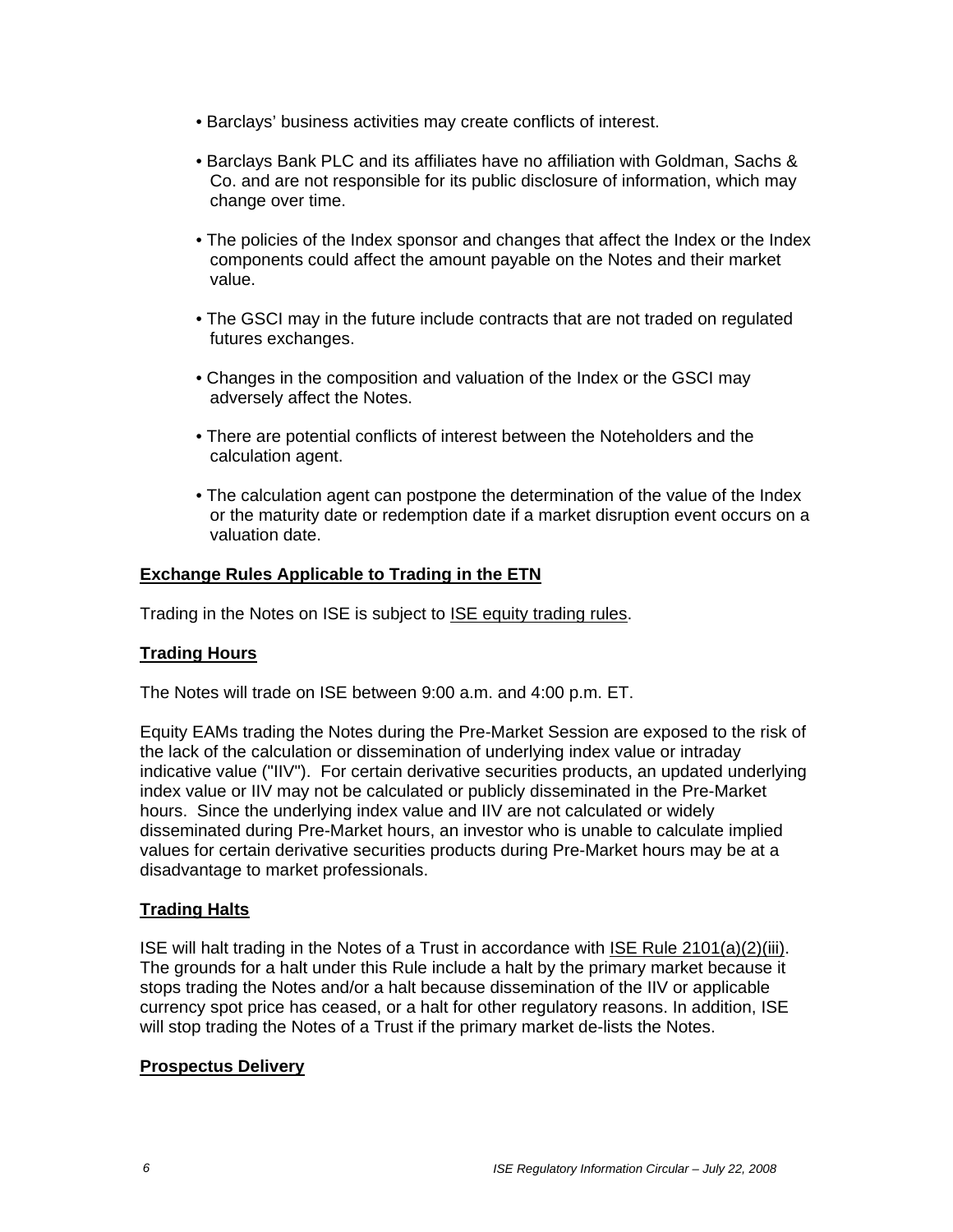Equity EAMs are advised to consult the section entitled "Plan of Distribution," in the Prospectus, with respect to the prospectus-delivery requirements relating to the Notes.

Prospectuses may be obtained through the Notes' website at www.ipathetn.com. The prospectus does not contain all of the information set forth in the registration statement (including the exhibits to the registration statement), parts of which have been omitted in accordance with the rules and regulations of the SEC. For further information about the Notes, please refer to the registration statement.

# **No-Action Relief Under Federal Securities Regulations**

The SEC has issued exemptive, interpretive and no-action relief from certain provisions of and rules under the Securities Exchange Act of 1934 (the "Exchange Act"), regarding trading in the Notes, which is summarized below. See letter dated May 30, 2006, from James A. Brigagliano, Acting Associate Director, Office of Trading Practices and Processing, Division of Market Regulation, to George H. White (the "Letter"). As this is only a summary of the relief granted by the SEC, ISE also advises interested Equity EAMs to consult the Letter for more complete information regarding the trading practices relief granted by the SEC.

# **Regulation M Exemptions**

Generally, Regulation M is an anti-manipulation regulation that, subject to certain exemptions, prohibits a "distribution participant" and the issuer or selling security holder, in connection with a distribution of securities, from bidding for, purchasing, or attempting to induce any person to bid for or purchase, any security which is the subject of a distribution until after the applicable restricted period, except as specifically permitted in Regulation M. The provisions of the Rule apply to underwriters, prospective underwriters, brokers, dealers, and other persons who have agreed to participate or are participating in a distribution of securities, and affiliated purchasers of such persons.

The SEC has granted an exemption from paragraph (d) of Rule 101 under Regulation M to permit persons who may be deemed to be participating in a distribution of Notes to bid for or purchase Notes during their participation in such distribution. The SEC also has granted an exemption from Rule 101 to permit the Distributor to publish research during the applicable restricted period on the Trust's website.

Rule 102 of Regulation M prohibits issuers, selling security holders, or any affiliated purchaser of such person from bidding for, purchasing, or attempting to induce any person to bid for or purchase a covered security during the applicable restricted period in connection with a distribution of securities effected by or on behalf of an issuer or selling security holder. Rule 100 of Regulation M defines "distribution" to mean any offering of securities that is distinguished from ordinary trading transactions by the magnitude of the offering and the presence of special selling efforts and selling methods. The SEC has granted an exemption from paragraph (e) of Rule 102 to permit the Trust and its affiliated purchasers to redeem Notes during the continuous offering of the Notes.

# **Section 11(d)(1) of the Exchange Act; Exchange Act Rule 11d1-2**

Section 11(d)(1) of the Exchange Act generally prohibits a person who is both a broker and a dealer from effecting any transaction in which the broker-dealer extends credit to a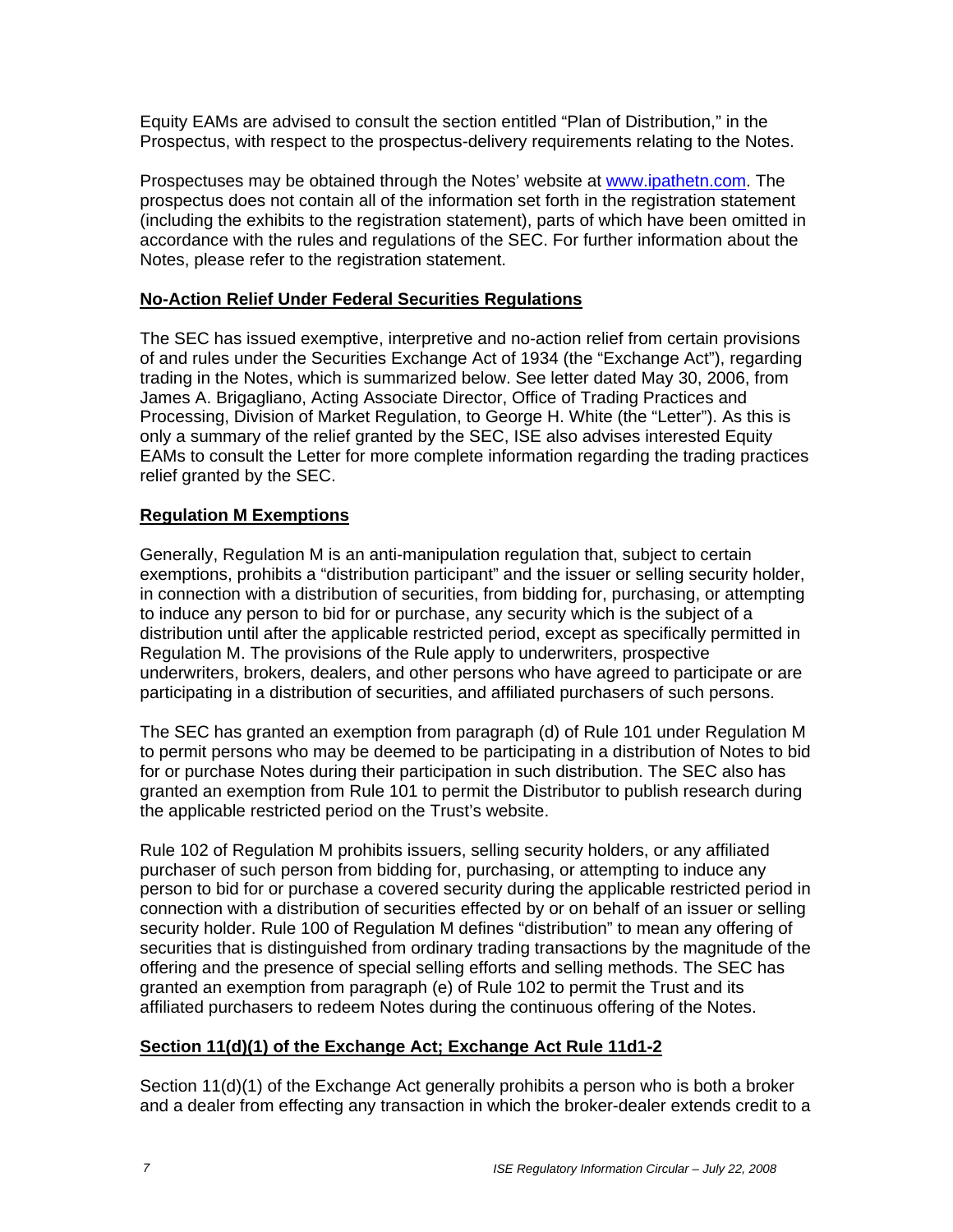customer on any security which was part of a new issue in the distribution of which he or she participated as a member of a selling syndicate or group within thirty days prior to such transaction.

The Letter states that the SEC Division of Market Regulation will not recommend enforcement action under Section 11(d)(1) of the Exchange Act against broker-dealers who treat the notes, for purposes of Rule 11d1-2, as "securities issued by a registered . . . open-end investment company as defined in the Investment Company Act" and thereby, extend credit or maintain or arrange for the extension or maintenance of credit on the notes that have been owned by the persons to whom credit is provided for more than 30 days, in reliance on the exemption contained in the rule.

### **This Regulatory Information Circular is not a statutory prospectus.**